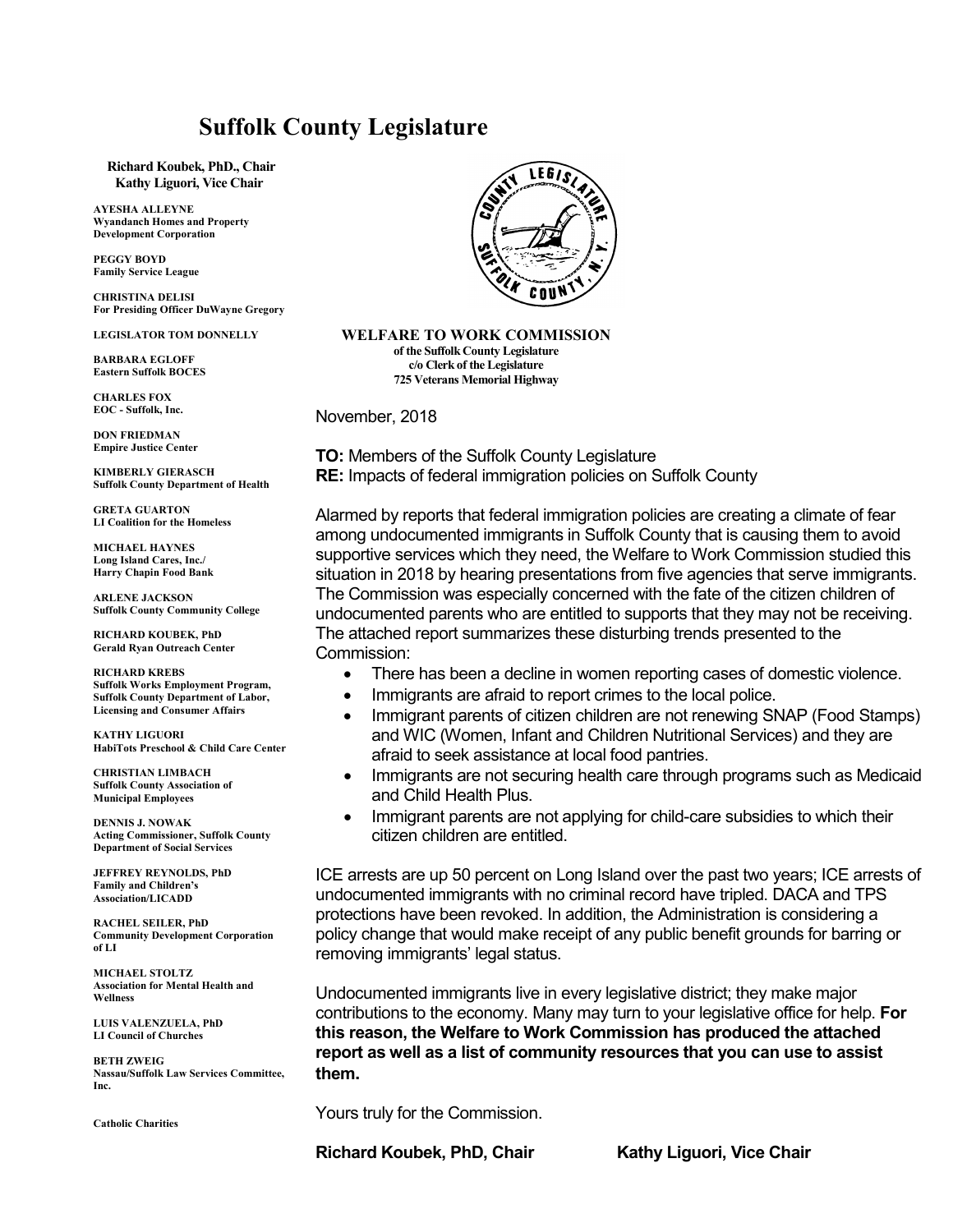## **Impacts of Federal Immigration Policies on Suffolk Residents**

# **A Report By**

#### **The Welfare to Work Commission of the Suffolk County Legislature**

### **November, 2018**

**Welfare to Work Assessment of Federal Policy Impacts on Suffolk County:** During 2018 the Welfare to Work Commission took up impacts that federal immigration policies are having on Suffolk residents. At three 2018 Commission meetings (April 12, May 11, September 13), representatives of five agencies that serve immigrants presented anecdotal and empirical data confirming a significant decline in Suffolk immigrants seeking supportive services – including undocumented parents too afraid to apply for supportive services to which their citizen children, born in the US, are entitled.

- Anita Halasz, Executive Director of LI Jobs with Justice
- Cheryl Keshner, Senior Paralegal, Empire Justice Center, Long Island Office
- Carmen Maquilon, Director of the Catholic Charities' Office of Immigration and Refugee Resettlement
- Rebecca Sanin, President and CEO of the Health and Welfare Council of Long Island
- Patrick Young, Program Director for CARECEN

What follows is a summary of the information they presented to the Commission.

**Suffolk Immigrants Facing ICE Arrest and Deportation:** The current Administration has stepped up Immigration and Customs Enforcement (ICE) arrests of undocumented immigrants by 50 percent on Long Island. Nationally, according to NBC News, ICE arrests of undocumented immigrants with no criminal record have tripled<sup>1</sup>. In addition, the Administration has begun proceedings to revoke Deferred Action for Childhood Arrivals (DACA) protections for undocumented children brought to the US by their parents, 10,00- 15,000 of whom are Long Islanders. The Administration is also revoking Temporary Protected Status (TPS) for 15,000 Salvadorans and 5,000 mostly Hondurans and Haitians on Long Island. Additionally, the Administration has broadened the criteria for ICE arrest and deportation to now include all 11 million undocumented immigrants in the United States including 70,000-100,000 living on Long Island. In addition, former Attorney General Jeff Sessions announced that the Administration is redefining the grounds for asylum to exclude domestic and gang violence – the two major requests made by Central American immigrants seeking entry into the United States.

These policies are creating a climate of fear among undocumented immigrants that is taking a toll on employers who are losing workers, families who are losing breadwinners and especially children who fear the loss of their parents. Mixed-status families in which

<span id="page-1-0"></span>j <sup>1</sup> https://www.nbcnews.com/politics/immigration/under-trump-arrests-undocumented-immigrants-no-criminalrecord-have-tripled-n899406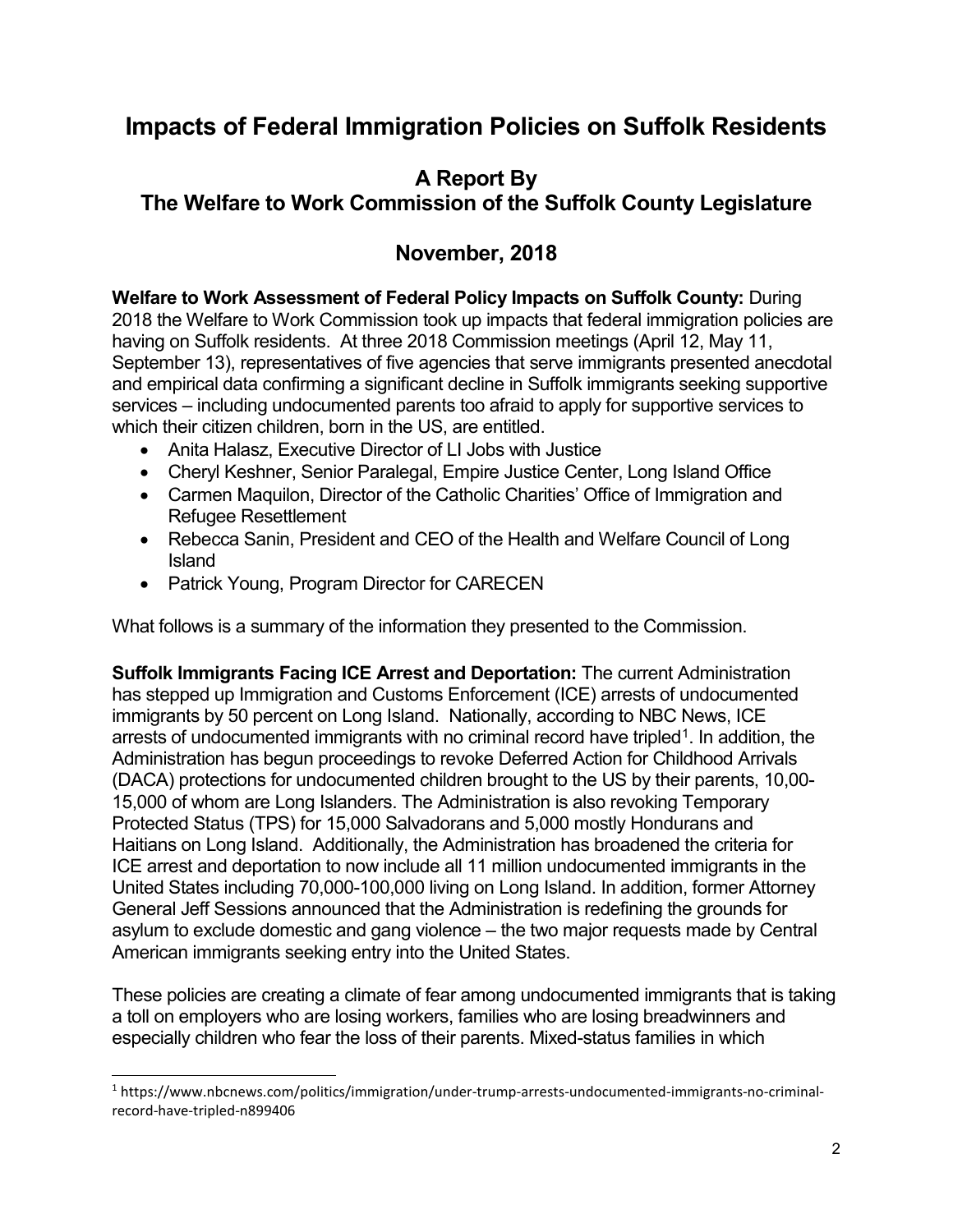undocumented parents have citizen children face especially confusing and fearful dilemmas as parents decide whether enrolling their children in supportive programs might lead to their own deportation.

**Public Benefits and Services that Immigrants Can Access:** At the May 11<sup>th</sup> Commission meeting, Cheryl Keshner of the Empire Justice Center reported that there are different eligibility criteria for different public benefits, depending upon whether they are federally or state funded, so that some immigrants may qualify for assistance in one category but not another.

- Income eligible refugees, asylees and TPS recipients may qualify for cash assistance and Medicaid yet may not be eligible for SNAP benefits.
- Adults who have been Legal Permanent Residents (LPR) for 5 years (or LPR with 40 qualifying quarters of work) may qualify for SNAP; LPR children do not have a 5-year wait.
- Immigrants who are PRUCOL (Permanently Residing Under Color of Law) and undocumented immigrants who are pregnant may be able to access Medicaid in NY State.
- Undocumented children may qualify for Child Health Plus up to their 19<sup>th</sup> birthday.
- Child care subsidies are available to children of undocumented immigrants if the child is a legal permanent resident, a citizen or qualifies for preventive services. (At a July 30<sup>th</sup> meeting of the Suffolk County Child Care Commission, Jennifer Rojas, Executive Director of the Child Care Council of Suffolk, reported that there has been a noticeable decline in immigrant parents securing licensed child care for their children.)
- All immigrants, regardless of status, have a right to access public education and hospital emergency room services. Emergency Medicaid and financial assistance (Charity Care) should be offered by the hospital to assist with medical expenses if a person is low income and does not have medical insurance

**Stepped Up ICE Arrests and SCPD Policies that Create a Climate of Fear:** At the April 12<sup>th</sup> Commission meeting Patrick Young of CARECEN stated that his agency has seen evidence that ICE arrests in the Long Island/NYC area are up 50 percent since the Trump inauguration. Suffolk County has twice as many arrests as Nassau despite a similar number of immigrants living in each county, likely due to the MS-13 gang activity in Suffolk. He stated that persons accused of misdemeanors are being detained for ICE action, even after their acquittal. Mr. Young reported that some undocumented immigrants have been arrested while accompanying their children to school. Anita Halasz from Long Island Jobs with Justice described a Long Island situation in which an undocumented immigrant with no criminal record who had lived in the US. for 11years made a turn in his car without signaling which led to a police stop and then deportation.

Mr. Young reported that ICE officers now act with administrative warrants signed by ICE officers rather than with judicial warrants signed by a judge that require much higher levels of evidence. Using the less restrictive ICE administrative warrants, ICE officers sometimes arrest all the people living in a building where they are conducting a search for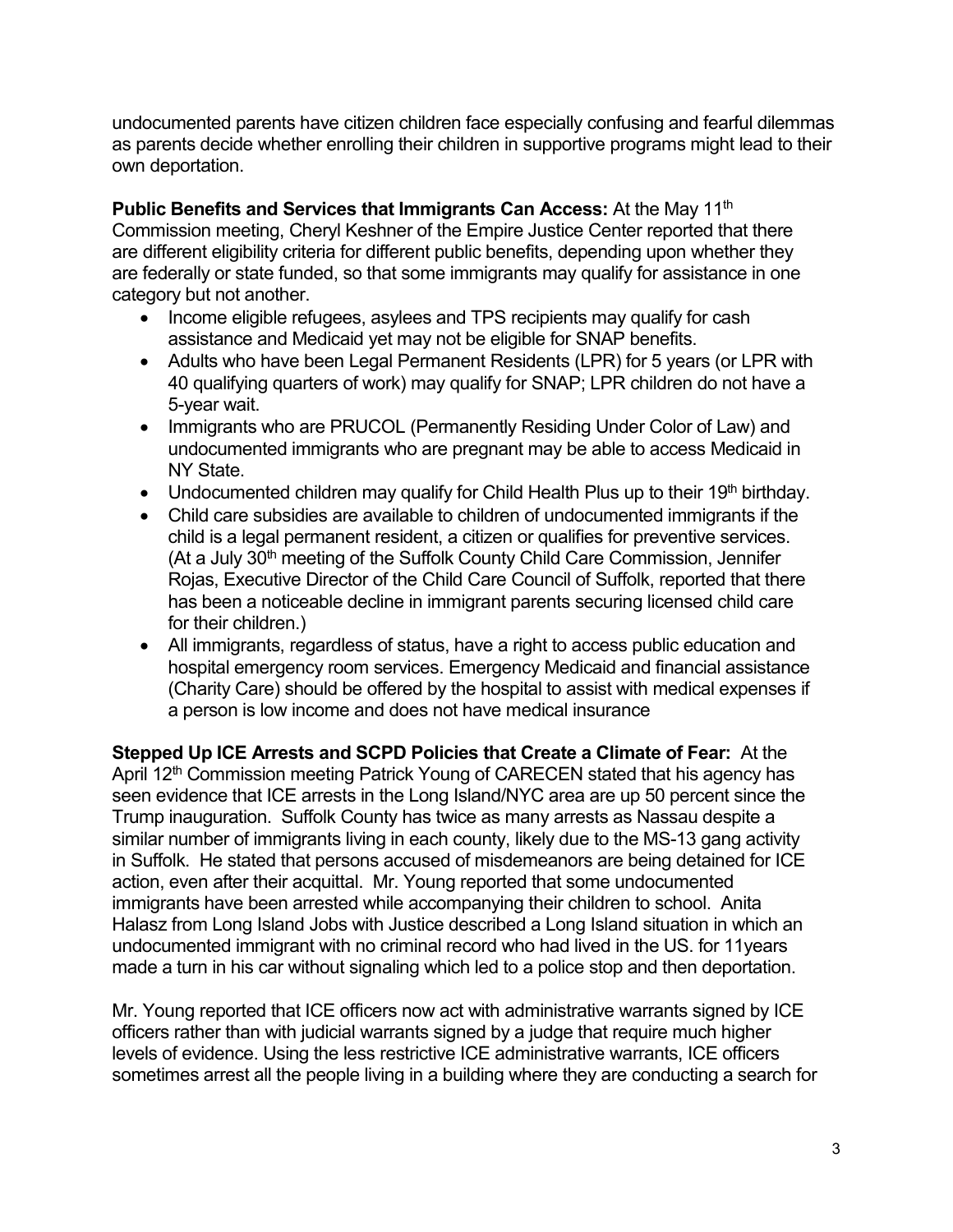a specific immigrant. He further stated that this increased ICE activity is occurring despite the fact that being undocumented is not a crime but rather a civil offense.

Ms. Halasz reported on April  $12<sup>th</sup>$  that, while Long Island is not experiencing dragnet or roundup raids, ICE is present arresting undocumented immigrants in their homes, at their workplaces, in court or even on the streets. Ms. Halasz, like Mr. Young, stated her concern about the increase in ICE arrests of people without a criminal record, or with minor offenses from years ago such as DUIs. She stated that these ICE arrests are relevant to the Commission's work since, when breadwinners are taken away, the families suffer from the loss of income. In addition, ICE arrests are sometimes related to actions by Suffolk County police officers who honor ICE administrative warrants, thereby adding to the climate of fear and creating situations where immigrants are reluctant to report crimes or cooperate with the local police in law-enforcement activities.

It should be noted that immigrant advocates have been meeting with members of the Legislature's Public Safety Committee since the spring of 2018 and that several meetings with advocates have been arranged by County Executive Steve Bellone, Suffolk County Police Commissioner Geraldine Hart and Suffolk County Sheriff Errol Toulon to address police relations with immigrant communities. In addition, on November 14, 2018 the Appellate Division of the New York State Supreme Court ruled, 4-0, that in Suffolk County, "the retention of prisoners, who would otherwise be released, pursuant to ICE … administrative warrants is unlawful...."<sup>2</sup> It remains to be seen if Suffolk County will appeal this decision to the New York State Court of Appeals. The decision will likely impact ongoing discussions between Suffolk County officials and advocates regarding the police honoring ICE administrative warrants in situations such as traffic stops.

#### **How the Climate of Fear is Impeding Immigrants' Access to Supportive Services:**

Carmen Maquilon of Catholic Charities stated at the April 12<sup>th</sup> Commission meeting that her office is seeing an increase in the number of immigrants not reapplying for public benefits such as Food Stamps (SNAP) or Women, Infant and Children Nutrition Services (WIC), which are administered by her Department. In addition, her agency has witnessed an increase in the number of DACA students who are without health insurance. Ms. Maquilon also stated that there is a noticeable decrease in domestic violence reports, again due to the climate of intimidation experienced by immigrants too afraid to file formal reports. Her staff, like CARECEN, is dealing with a sharp increase in requests for assistance as the ICE arrests have mounted on Long Island.

Ms. Keshner corroborated what speakers at the Commission's April meeting had stated: the climate of fear is preventing many immigrants from accessing public benefits that they or their family members are eligible to receive. Michael Haynes of Long Island Cares, a Commission member, added that the number of undocumented immigrants seeking help at local food pantries has fallen due to their fear of visiting public spaces.

At the September 13<sup>th</sup> Commission meeting, Rebecca Sanin reported that, in August of 2018, the Health and Welfare Council of Long Island (HWCLI) conducted a forum for

-

<span id="page-3-0"></span><sup>2</sup> Roy, Yancey. "A Limit on detaining for ICE," *Newsday*, November 15, 2018.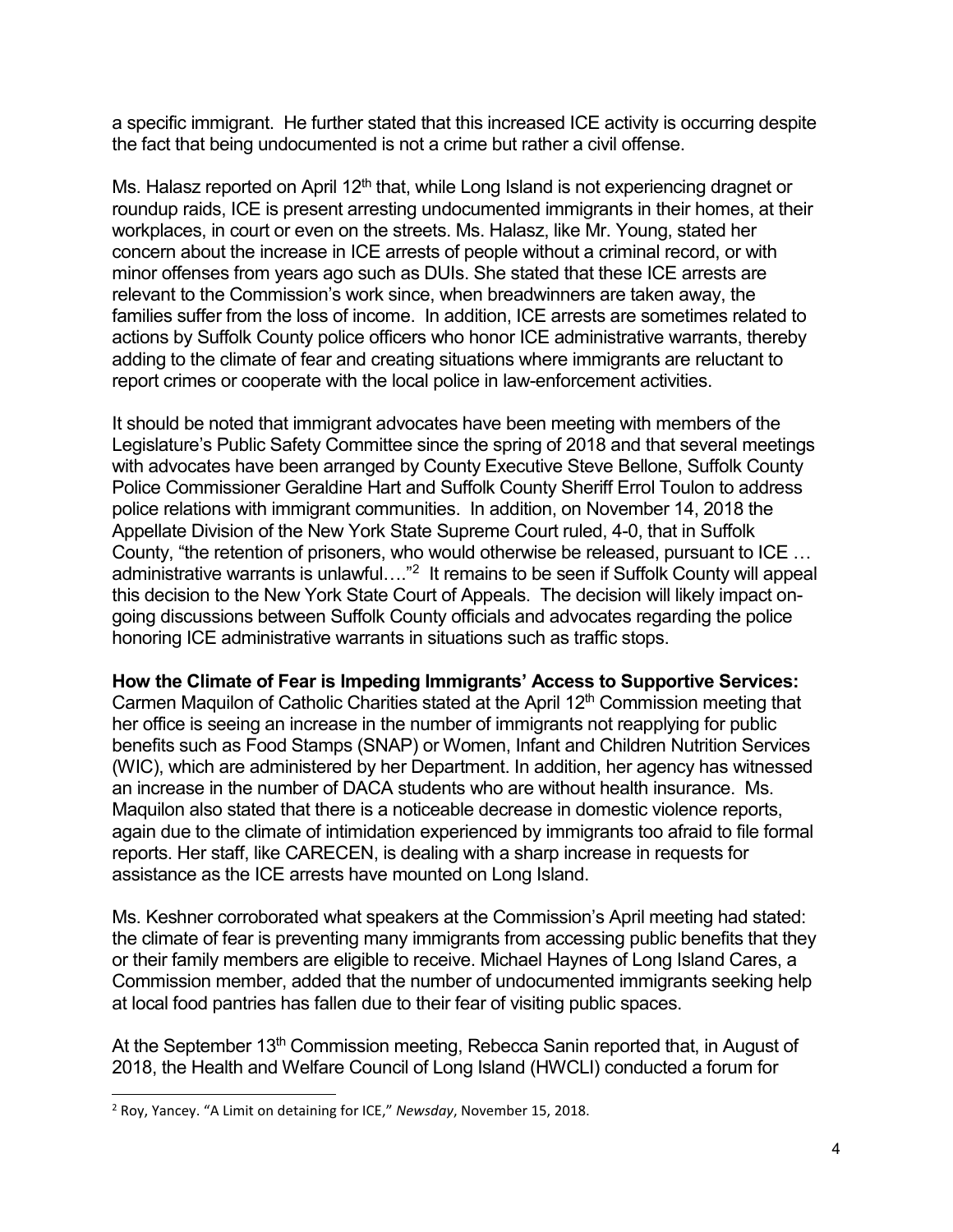agencies that provide services to immigrants. Ms. Sanin reported that the bottom line from the HWCLI forum was the agencies reporting that immigrants are not accessing services to which they qualify because of the climate of fear generated by increased ICE activity in places where immigrants access services on Long Island as well as an overall anti-immigrant climate in the nation and on Long Island and public perceptions that unaccompanied immigrant children and other immigrants pose criminal risks. Ms. Sanin stated that HWCLI coordinates SNAP (formerly Food Stamps) enrollments and works with WIC providers; enrollments in both of which are down, due to immigrant fears of somehow getting caught in an ICE action through their enrollment (or their citizenchildren's enrollment) in these programs.

Ms. Sanin corroborated what Carmen Maquilon of Catholic Charities had reported to the Commission on April 12<sup>th</sup>: domestic violence reports by immigrant women are down sharply on Long Island. Ms. Sanin expressed concern that these federal immigration policies and anti-immigrant sentiments are creating a public health crisis and that they are traumatizing immigrants, particularly immigrant children.

**Changes in Federal Public Charge and Asylum Polices:** At the May 11<sup>th</sup> and September 12<sup>th</sup> Commission meetings Cheryl Keshner of Empire Justice and Rebecca Sanin of HWCLI reported that the Trump Administration has proposed changes in federal Public Charge regulations that would make it difficult for immigrants who receive a public benefit such as SNAP or WIC or Medicaid to adjust their immigration status; for example, to seek Permanent Legal Residence. If enacted, this would be effective prospectively, and would not impact those currently receiving assistance. The argument being used by Administration officials is that use of public benefits suggests that the applicant is not selfreliant. Ms. Keshner distributed a fact sheet demonstrating that there are 13 categories of immigrants who are either exempt from the public charge regulations or can seek waivers, such as asylees, refugees and TPS recipients. She again pointed out that the public-charge issue is being used to intimidate immigrants and that it adds to the climate of fear they are experiencing.

**A Public Health Crisis with Traumatized Families and Children:** Undocumented immigrants and immigrants with DACA or TPS status make valuable contributions to Long Island. A January 2018 report by the Seth Forman of the Suffolk County Planning Commission projected that deporting TPS recipients alone "would reduce total economic output in the region by \$1.4 billion, earnings (wages, salaries, benefits) by \$394.7 million, jobs by 13,447, and value-added (or Gross Domestic Product) by almost \$860.3 million." Beyond such dire economic impacts, the Commission's assessment of federal policy impacts in Suffolk raised alarms about the human costs of these policies that generate fear and drive immigrants underground and away from much needed supportive services. Suffolk cannot benefit from immigrants too afraid to cooperate with local police in reporting crimes. Suffolk cannot benefit from women too afraid to report incidents of domestic violence. Suffolk cannot benefit from children whose parents are too afraid to renew their Food Stamps (SNAP) or seek help at a food pantry or secure health care such as flu and other immunization shots. Suffolk cannot benefit from working immigrant parents unable to access child-care subsidies, thereby losing their jobs or placing their